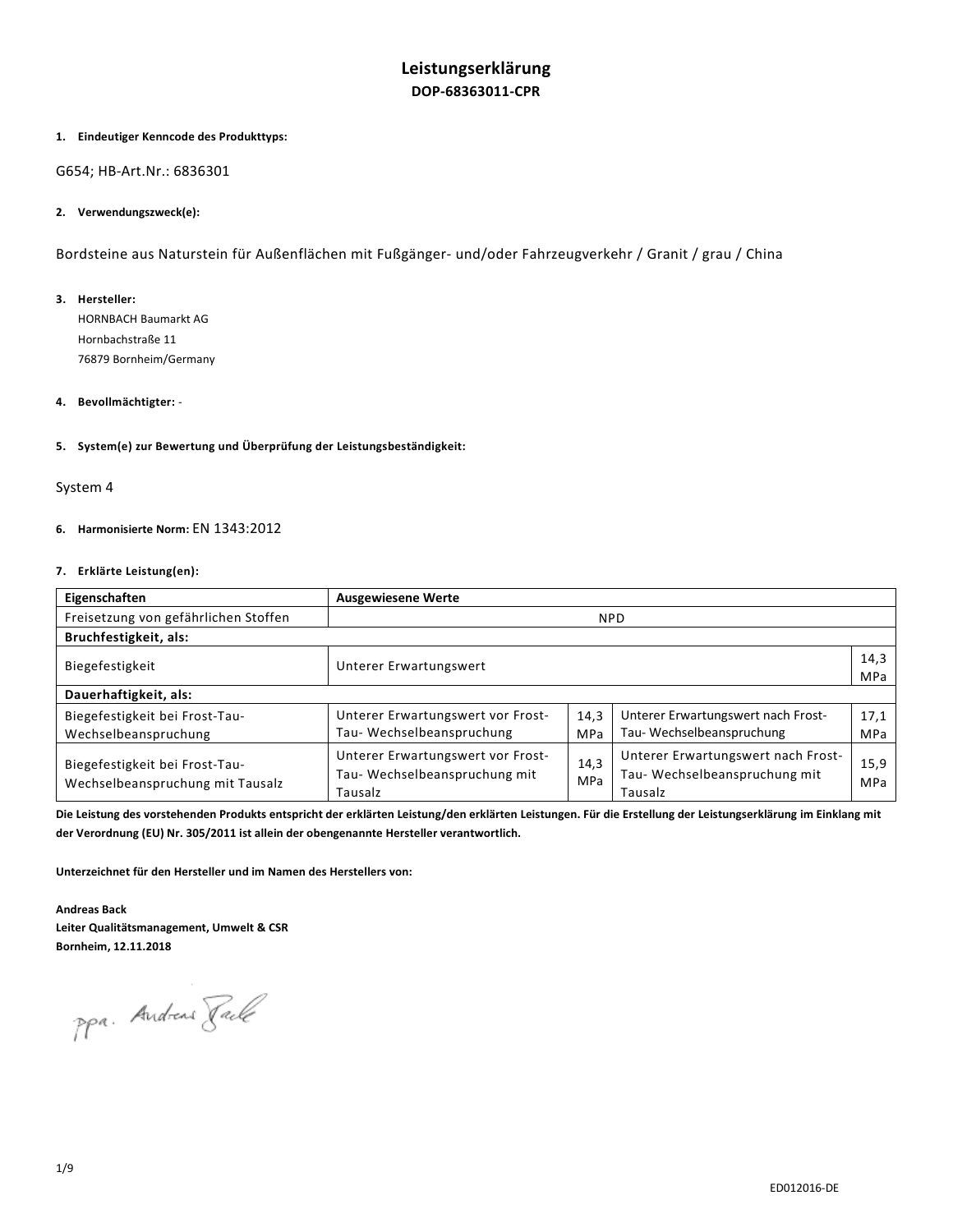# **Declaration of Performance DOP-68363011-CPR**

### **1. Unique identification code of the product-type:**

G654; HB-Art.Nr.: 6836301

### **2. Intended use/es:**

Kerbstones made of natural stone for exterior surfaces used for pedestrian and/or vehicle traffic / granite / grey / China

### **3. Manufacturer:**

HORNBACH Baumarkt AG Hornbachstraße 11 76879 Bornheim/Germany

## **4. Authorised representative: -**

# **5. System/s of AVCP:**

# System 4

# **6. Harmonised standard:** EN 1343:2012

### **7. Declared performance/s:**

| <b>Properties</b>                                                  | <b>Designated values</b>                                                      |             |                                                                                  |             |
|--------------------------------------------------------------------|-------------------------------------------------------------------------------|-------------|----------------------------------------------------------------------------------|-------------|
| Release of harmful substances                                      | <b>NPD</b>                                                                    |             |                                                                                  |             |
| <b>Resistance to fracture as:</b>                                  |                                                                               |             |                                                                                  |             |
| Bending strength                                                   | Lower expected value                                                          |             |                                                                                  | 14,3<br>MPa |
| Durability as:                                                     |                                                                               |             |                                                                                  |             |
| Bending strength during exposure to<br>frost/thaw cycle            | Lower expected value prior to<br>exposure to frost/thaw cycle                 | 14,3<br>MPa | Lower expected value after exposure<br>to frost/thaw cycle                       | 17,1<br>MPa |
| Biegefestigkeit bei Frost-Tau-<br>Wechselbeanspruchung mit Tausalz | Bending strength during exposure<br>to frost/thaw cycle with de-icing<br>salt | 14,3<br>MPa | Lower expected value after<br>exposure to frost/thaw cycle with<br>de-icing salt | 15,9<br>MPa |

The performance of the product identified above is in conformity with the set of declared performance/s. This declaration of performance is issued, in **accordance with Regulation (EU) No 305/2011, under the sole responsibility of the manufacturer identified above.** 

**Signed for and on behalf of the manufacturer by:** 

**Andreas Back** 

**Head of Quality Assurance, Environmental Issues & CSR At Bornheim on 12.11.2018** 

ppa. Andreas Tack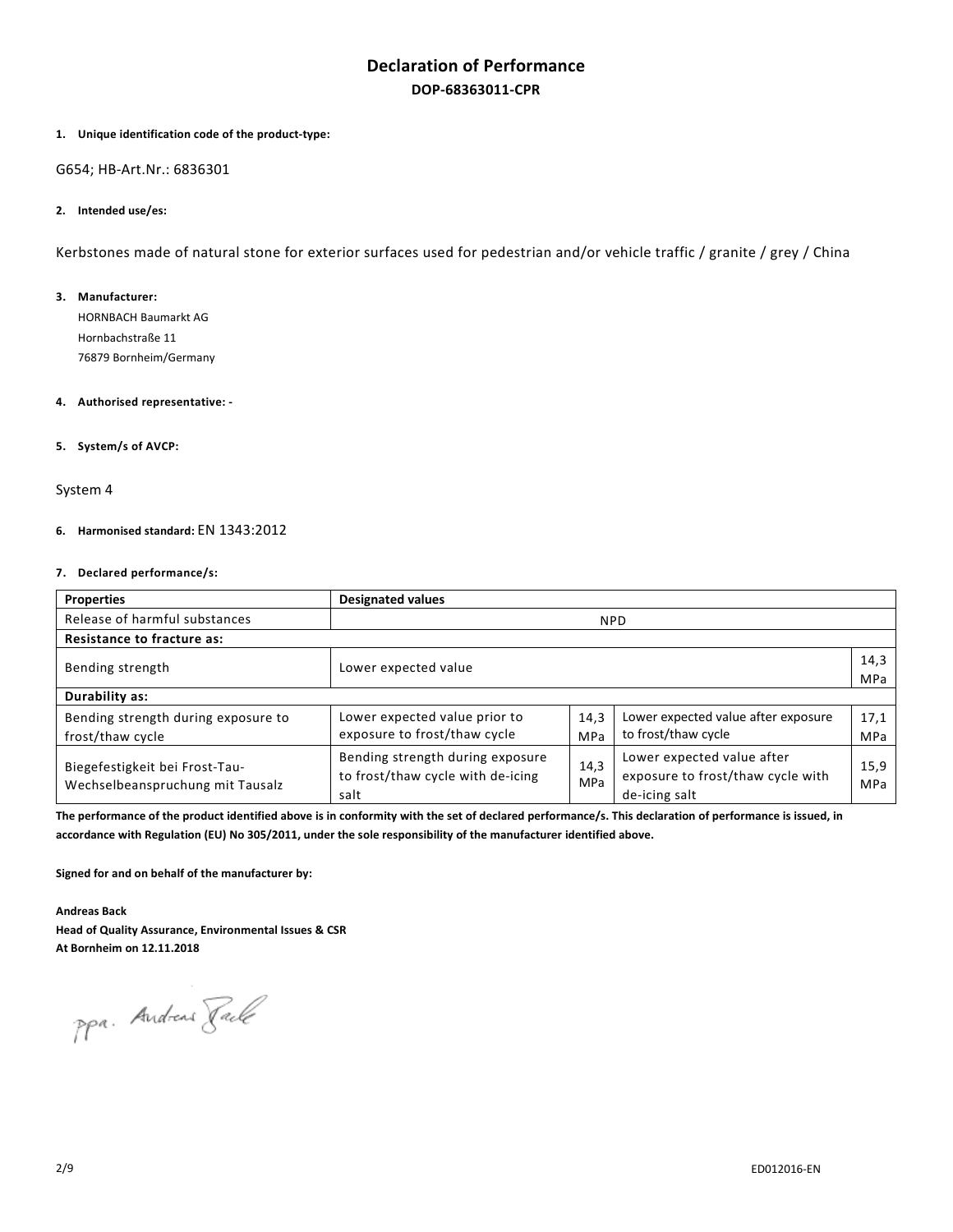# **Déclaration des Performances DOP-68363011-CPR**

### **1. Code d'identification unique du produit type :**

G654; HB-Art.Nr.: 6836301

# **2. Usage(s) prévu(s) :**

Pierres de bordure en pierre naturelle pour surfaces extérieures avec circulation de piétons et/ou de véhicules / granite / gris / Chine

**3. Fabricant :**  HORNBACH Baumarkt AG Hornbachstraße 11 76879 Bornheim/Germany

### **4. Mandataire : -**

### **5. Système(s) d'évaluation et de vérification de la constance des performances :**

# Système 4

# **6. Norme harmonisée :** EN 1343:2012

## **7. Performance(s) déclarées :**

| propriétés                                                                  | valeurs désignées                                                               |             |                                                                                 |                    |
|-----------------------------------------------------------------------------|---------------------------------------------------------------------------------|-------------|---------------------------------------------------------------------------------|--------------------|
| Dégagement de substances dangereuses                                        |                                                                                 |             | <b>NPD</b>                                                                      |                    |
| Résistance à la rupture comme :                                             |                                                                                 |             |                                                                                 |                    |
| résistance à la flexion                                                     | Valeur attendue inférieure                                                      |             |                                                                                 | 14,3<br>MPa        |
| Durabilité comme :                                                          |                                                                                 |             |                                                                                 |                    |
| Résistance à la flexion lors de cycles de<br>gel et dégel                   | Valeur attendue inférieure avant<br>cycles de gel et dégel                      | 14,3<br>MPa | Valeur attendue inférieure après<br>cycles de gel et dégel                      | 17,1<br><b>MPa</b> |
| Résistance à la flexion lors de cycles de<br>gel et dégel avec sel de dégel | Valeur attendue inférieure avant<br>cycles de gel et dégel avec sel de<br>dégel | 14.3<br>MPa | Valeur attendue inférieure après<br>cycles de gel et dégel avec sel de<br>dégel | 15,9<br>MPa        |

**Les performances du produit identifié ci-dessus sont conformes aux performances déclarées. Conformément au règlement (UE)** 

**n o 305/2011, la présente déclaration des performances est établie sous la seule responsabilité du fabricant mentionné ci-dessus.** 

**Signé pour le fabricant et en son nom par :** 

**Andreas Back Directeur Management de la qualité & CSR À Bornheim, le 12.11.2018**

ppa. Andreas Rack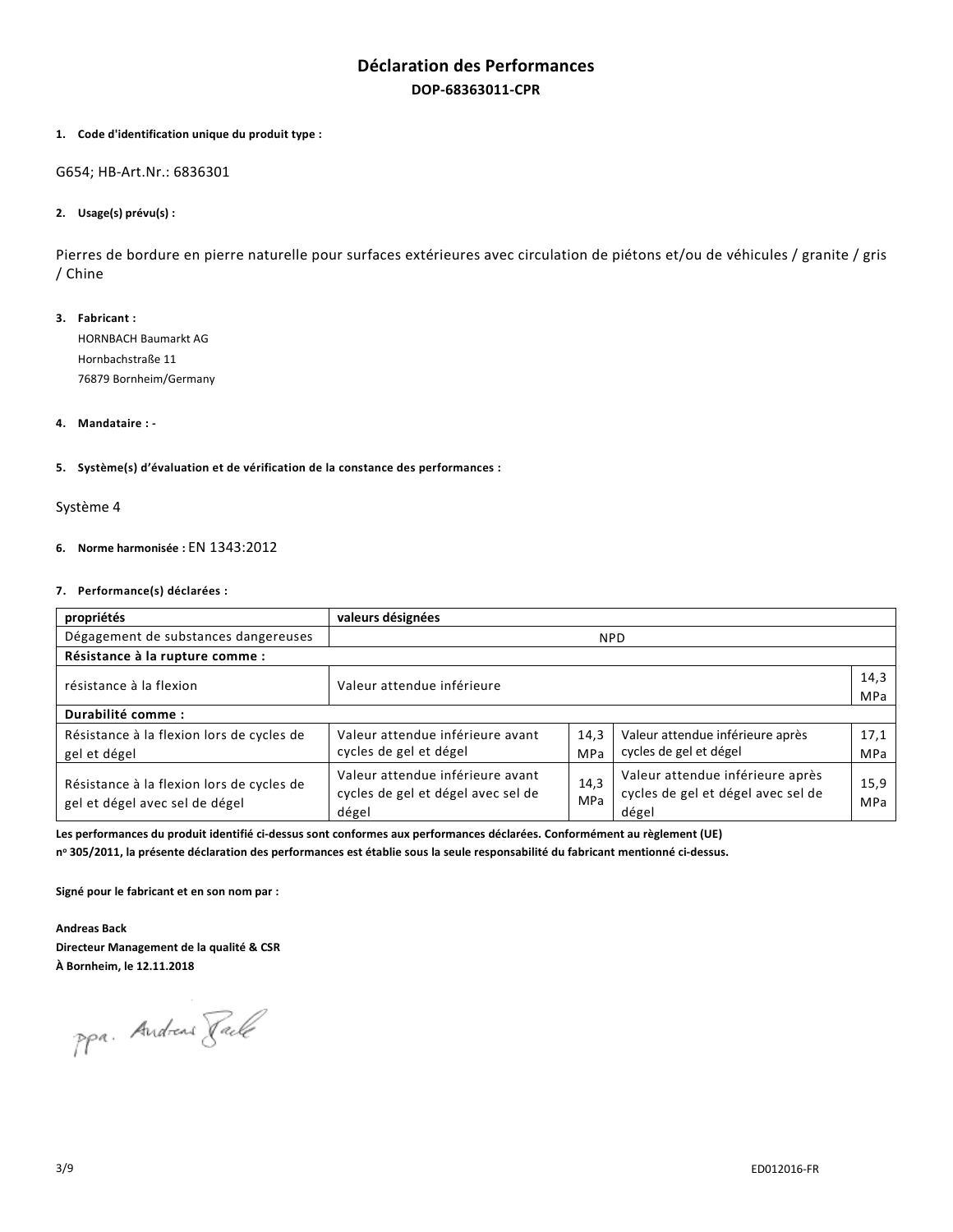# **Dichiarazione di Prestazione DOP-68363011-CPR**

### **1. Codice di identificazione unico del prodotto-tipo:**

G654; HB-Art.Nr.: 6836301

## **2. Usi previsti:**

Marciapiedi in pietra naturale per superfici esterne soggette a traffico di pedoni e/o veicoli / granito / grigio / Cina

#### **3. Fabbricante:**

HORNBACH Baumarkt AG Hornbachstraße 11 76879 Bornheim/Germany

# **4. Mandatario: -**

# **5. Sistemi di VVCP:**

# Sistema 4

# **6. Norma armonizzata:** EN 1343:2012

## **7. Prestazioni dichiarate:**

| proprietà                                                                      | valori designate                                                          |                    |                                                                       |            |
|--------------------------------------------------------------------------------|---------------------------------------------------------------------------|--------------------|-----------------------------------------------------------------------|------------|
| Rilascio di sostanze pericolose                                                |                                                                           |                    | <b>NPD</b>                                                            |            |
| Resistenza alle rotture, come:                                                 |                                                                           |                    |                                                                       |            |
| resistenza alla flessione                                                      | Valore di attesa inferiore                                                |                    |                                                                       | 14,3       |
|                                                                                |                                                                           |                    |                                                                       | <b>MPa</b> |
| Durevolezza, come:                                                             |                                                                           |                    |                                                                       |            |
| Resistenza alla piegatura in caso di                                           | Valore di attesa inferiore prima di                                       | 14,3               | Valore di attesa inferiore dopo                                       | 17,1       |
| esposizione alterna a gelo/disgelo                                             | esposizione alterna a gelo/disgelo                                        | MPa                | esposizione alterna a gelo/disgelo                                    | MPa        |
| Resistenza alla piegatura in caso di<br>esposizione alterna a gelo/disgelo con | Valore di attesa inferiore prima di<br>esposizione alterna a gelo/disgelo | 14,3<br><b>MPa</b> | Valore di attesa inferiore dopo<br>esposizione alterna a gelo/disgelo | 15,9       |
| sale antigelo                                                                  | con sale antigelo                                                         |                    | con sale antigelo                                                     | MPa        |

**La prestazione del prodotto sopra identificato è conforme all'insieme delle prestazioni dichiarate. La presente dichiarazione di responsabilità viene emessa, in conformità al regolamento (UE) n. 305/2011, sotto la sola responsabilità del fabbricante sopra identificato.** 

**Firmato a nome e per conto del fabbricante da:** 

**Andreas Back Responsabile Qualità & CSR In Bornheim addì 12.11.2018**

ppa. Andreas Rack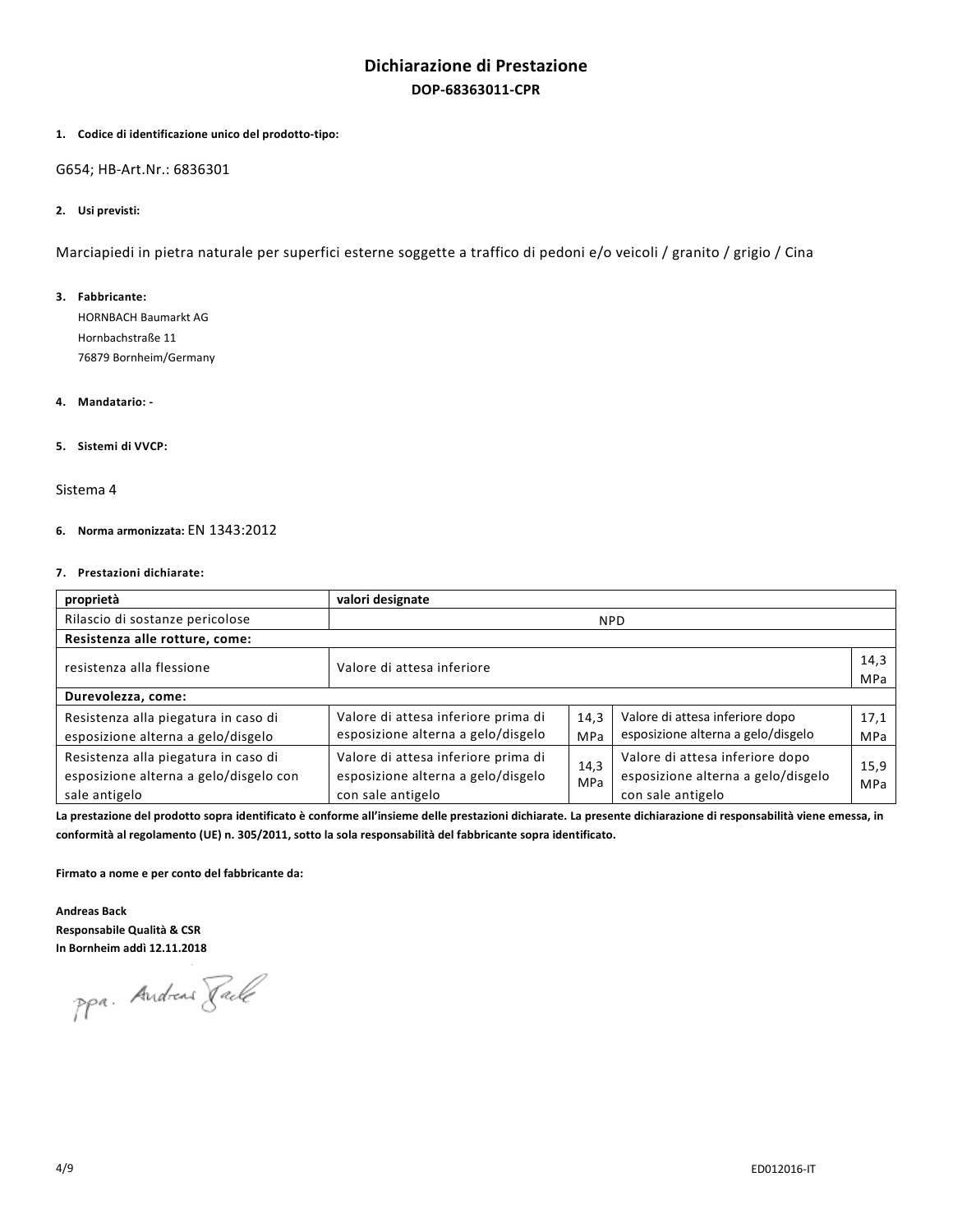## **1. Unieke identificatiecode van het producttype:**

G654; HB-Art.Nr.: 6836301

### **2. Beoogd(e) gebruik(en):**

Trottoirbanden van natuursteen voor buitenvlakken met verkeer van voetgangers en/of voertuigen / graniet / grijs / China

### **3. Fabrikant:**

HORNBACH Baumarkt AG Hornbachstraße 11 76879 Bornheim/Germany

## **4. Gemachtigde: -**

**5. Het system of de systemen voor de beoordeling en verificatie van de prestatiebestendigheid:** 

### Systeem 4

# **6. Geharmoniseerde norm:** EN 1343:2012

# **7. Aangegeven prestatie(s):**

| eigenschappen                                                          | aangewezen waarden                                                                        |             |                                                                                         |             |
|------------------------------------------------------------------------|-------------------------------------------------------------------------------------------|-------------|-----------------------------------------------------------------------------------------|-------------|
| Vrijkoming van gevaarlijke stoffen                                     |                                                                                           |             | <b>NPD</b>                                                                              |             |
| Breukvastheid, als:                                                    |                                                                                           |             |                                                                                         |             |
| buigvastheid                                                           | Laagste verwachtingswaarde                                                                |             |                                                                                         | 14,3<br>MPa |
| Stabiliteit, als:                                                      |                                                                                           |             |                                                                                         |             |
| Buigsterkte bij belasting door vorst/dooi-<br>wisseling                | Onderste verwachtingswaarde vóór<br>belasting door vorst/dooi-wisseling                   | 14,3<br>MPa | Onderste verwachtingswaarde na<br>belasting door vorst/dooi-wisseling                   | 17,1<br>MPa |
| Buigsterkte bij belasting door vorst/dooi-<br>wisseling met strooizout | Onderste verwachtingswaarde vóór<br>belasting door vorst/dooi-wisseling<br>met strooizout | 14,3<br>MPa | Onderste verwachtingswaarde na<br>belasting door vorst/dooi-wisseling<br>met strooizout | 15,9<br>MPa |

**De prestaties van het hierboven omschreven product zijn conform de aangegeven prestaties. Deze prestatieverklaring wordt in overeenstemming met Verordening (EU) nr. 305/2011 onder de exclusieve verantwoordelijkheid van de hierboven vermelde fabrikant verstrekt.** 

**Ondertekend voor en namens de fabrikant door:** 

**Andreas Back hoofd Kwaliteitsmanagement & CSR Te Bornheim op 12.11.2018**

ppa. Andreas Rack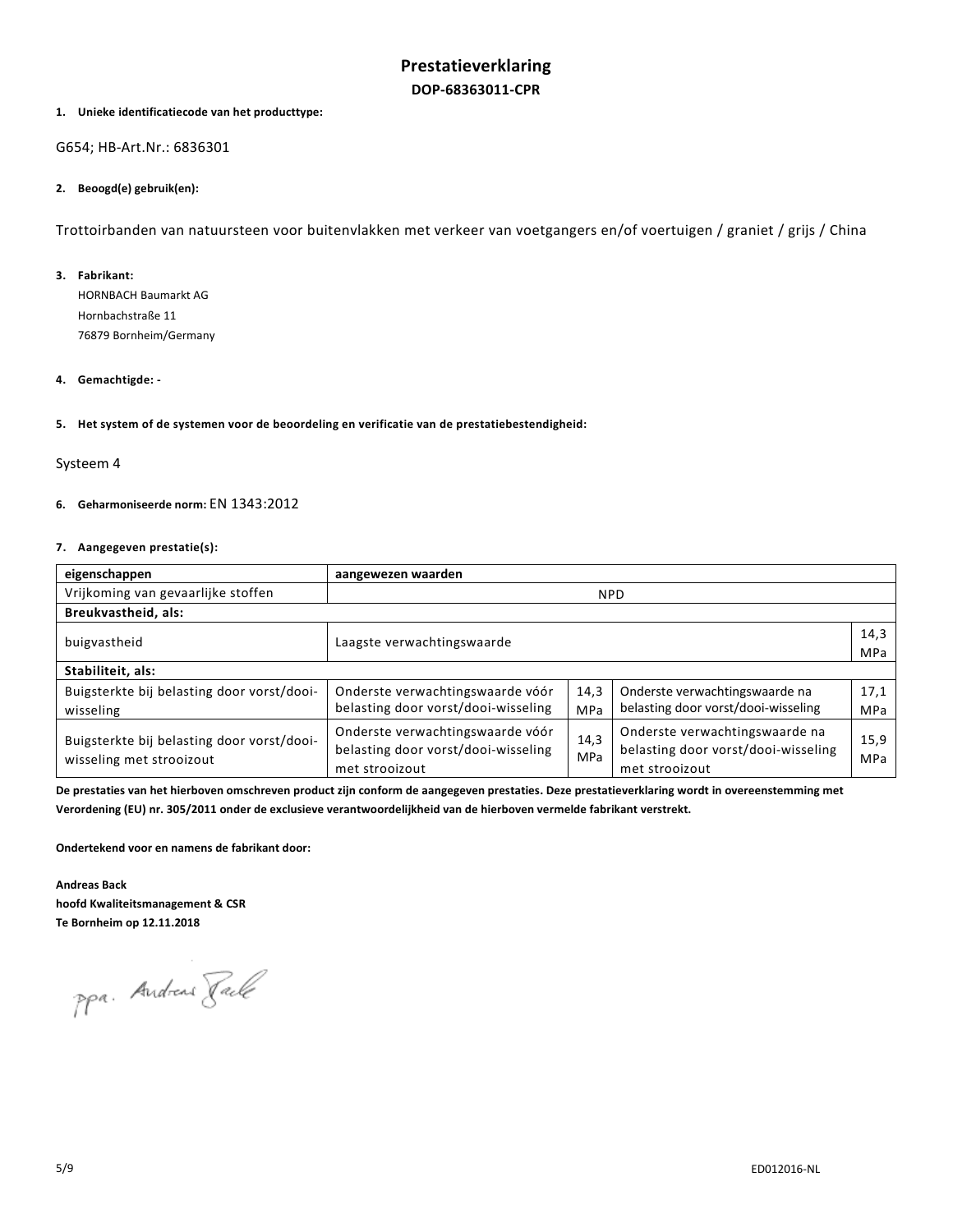# **1. Produkttypens unika identifikationskod:**

G654; HB-Art.Nr.: 6836301

### **2. Avsedd användning/avsedda användningar:**

Kantstenar av natursten för ytor utomhus med fotgängar- och / eller fordonstrafik / granit / grå / Kina

### **3. Tillverkare:**

HORNBACH Baumarkt AG Hornbachstraße 11 76879 Bornheim/Germany

## **4. Tillverkarens representant: -**

### **5. System för bedömning och fortlöpande kontroll av prestanda:**

# System 4

# **6. Harmoniserad standard:** EN 1343:2012

## **7. Angiven prestanda:**

| Egenskaper                                                             | anvisade värden                                                                    |                    |                                                                                     |             |
|------------------------------------------------------------------------|------------------------------------------------------------------------------------|--------------------|-------------------------------------------------------------------------------------|-------------|
| Utsläpp av farliga ämnen                                               |                                                                                    | <b>NPD</b>         |                                                                                     |             |
| Brotthållfasthet, som:                                                 |                                                                                    |                    |                                                                                     |             |
| böjhållfasthet                                                         | Lägsta förväntat värde                                                             |                    |                                                                                     | 14,3<br>MPa |
|                                                                        |                                                                                    |                    |                                                                                     |             |
| Varaktighet, som:                                                      |                                                                                    |                    |                                                                                     |             |
| Böjhållfasthet vid växlande påfrestning<br>vid frost och tö            | Lägsta förväntat värde före<br>växlande påfrestning vid frost och<br>tö            | 14,3<br>MPa        | Lägsta förväntat värde efter växlande<br>påfrestning vid frost och tö               | 17,1<br>MPa |
| Böjhållfasthet vid växlande påfrestning<br>vid frost och tö med tösalt | Lägsta förväntat värde före<br>växlande påfrestning vid frost och<br>tö med tösalt | 14.3<br><b>MPa</b> | Lägsta förväntat värde efter<br>växlande påfrestning vid frost och<br>tö med tösalt | 15,9<br>MPa |

**Prestandan för ovanstående produkt överensstämmer med den angivna prestandan. Denna prestandadeklaration har utfärdats i enlighet med förordning (EU) nr 305/2011 på eget ansvar av den tillverkare som anges ovan.** 

**Undertecknad på tillverkarens vägnar av:** 

**Andreas Back ledare för kvalitetsmanagement & CSR Bornheim den 12.11.2018**

ppa. Andreas Rack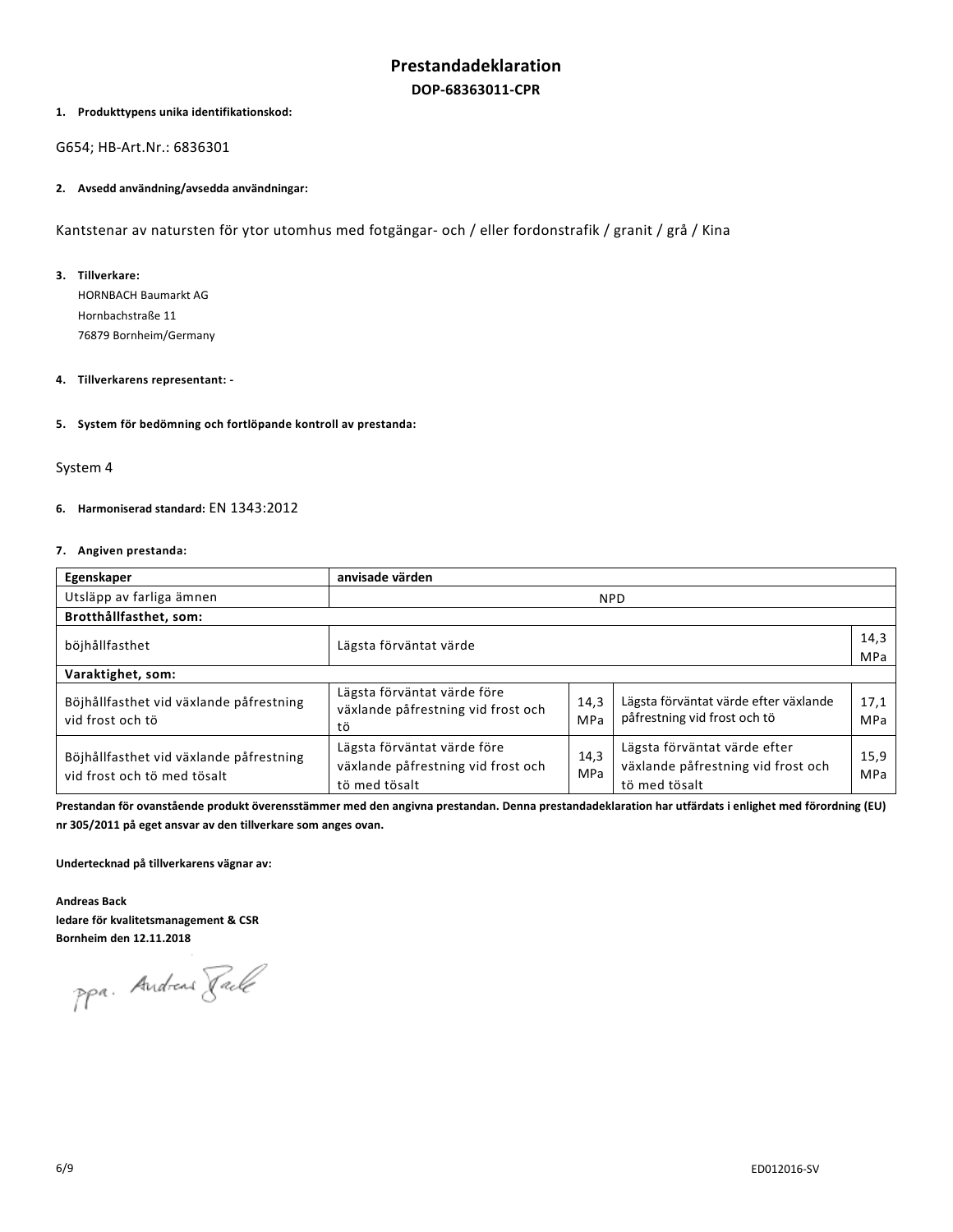# **Prohlášení o Vlastnostech DOP-68363011-CPR**

# **1. Jedinečný identifikační kód typu výrobku:**

G654; HB-Art.Nr.: 6836301

### **2. Zamýšlené/zamýšlená použití:**

Obrubníky z přírodního kamene pro venkovní plochy s provozem chodců a/nebo vozidel / žula / šedá / Čína

### **3. Výrobce:**

HORNBACH Baumarkt AG Hornbachstraße 11 76879 Bornheim/Germany

## **4. Zplnomocněný zástupce: -**

### **5. Systém/systémy POSV:**

### Systém 4

# **6. Harmonizovaná norma:** EN 1343:2012

# **7. Deklarovaná vlastnost/Deklarované vlastnosti:**

| Vlastnosti                                                                                | Určení hodnoty                                                                                              |                    |                                                                                                       |             |
|-------------------------------------------------------------------------------------------|-------------------------------------------------------------------------------------------------------------|--------------------|-------------------------------------------------------------------------------------------------------|-------------|
| Uvolňování nebezpečných látek                                                             | <b>NPD</b>                                                                                                  |                    |                                                                                                       |             |
| Mez pevnosti, jako:                                                                       |                                                                                                             |                    |                                                                                                       |             |
| pevnosti v ohybu                                                                          | Spodní předpokládaná hodnota                                                                                |                    |                                                                                                       | 14,3<br>MPa |
| Trvanlivost, jako:                                                                        |                                                                                                             |                    |                                                                                                       |             |
| Pevnost v ohybu při střídavém namáhání<br>zmrazováním - rozmrazováním                     | Spodní předpokládaná hodnota<br>před střídavým namáháním<br>zmrazováním - rozmrazováním                     | 14,3<br>MPa        | Spodní předpokládaná hodnota po<br>střídavém namáhání zmrazováním -<br>rozmrazováním                  | 17,1<br>MPa |
| Pevnost v ohybu při střídavém namáhání<br>zmrazováním - rozmrazováním s<br>posypovou solí | Spodní předpokládaná hodnota<br>před střídavým namáháním<br>zmrazováním - rozmrazováním s<br>posypovou solí | 14,3<br><b>MPa</b> | Spodní předpokládaná hodnota po<br>střídavém namáhání zmrazováním -<br>rozmrazováním s posypovou solí | 15,9<br>MPa |

**Vlastnosti výše uvedeného výrobku jsou ve shodě se souborem deklarovaných vlastností. Toto prohlášení o vlastnostech se v souladu s nařízením (EU) č. 305/2011 vydává na výhradní odpovědnost výrobce uvedeného výše.** 

**Podepsáno za výrobce a jeho jménem:** 

**Andreas Back vedoucí oddělení kvality & CSR V Bornheim dne 12.11.2018** 

ppa. Andreas Rache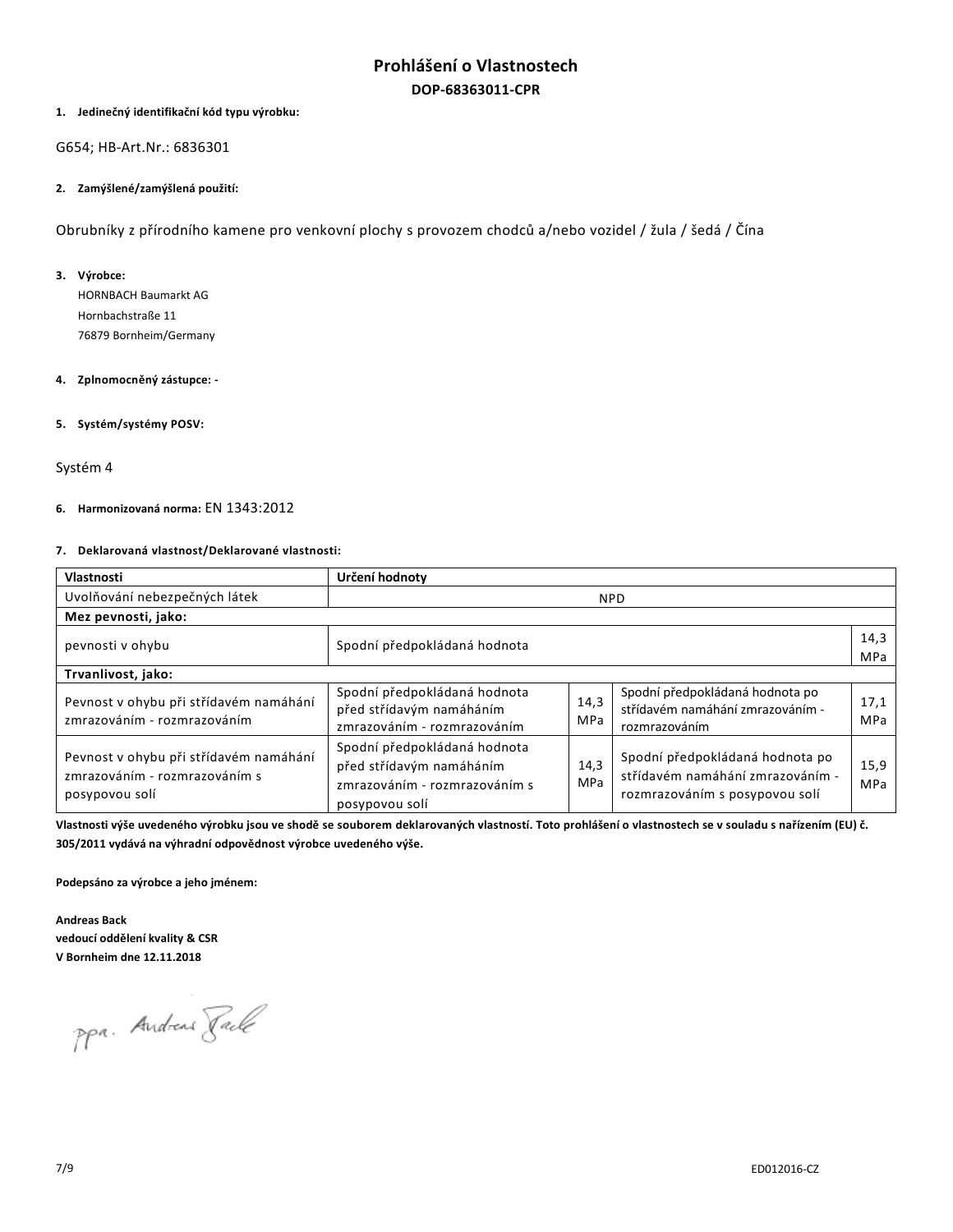# **Vyhlásenie o Parametroch DOP-68363011-CPR**

## **1. Jedinečný identifikačný kód typu výrobku:**

G654; HB-Art.Nr.: 6836301

### **2. Zamýšľané použitie/použitia:**

Obrubníky z prírodného kameňa pre exteriérové plochy s chodníkmi a/alebo dopravu vozidlami / granit / sivý / Čína

## **3. Výrobca:**

HORNBACH Baumarkt AG Hornbachstraße 11 76879 Bornheim/Germany

## **4. Splnomocnený zástupca: -**

# **5. Systém(-y) posudzovania a overovania nemennosti parametrov:**

### Systém 4

## **6. Harmonizovaná norma:** EN 1343:2012

# **7. Deklarované parametre:**

| vlastnosti                                                                       | určenie hodnoty                                                                            |                    |                                                                                        |             |
|----------------------------------------------------------------------------------|--------------------------------------------------------------------------------------------|--------------------|----------------------------------------------------------------------------------------|-------------|
| Uvoľňovanie nebezpečných látok                                                   | <b>NPD</b>                                                                                 |                    |                                                                                        |             |
| Odolnosť proti zlomeniu, ako:                                                    |                                                                                            |                    |                                                                                        |             |
| pevnosť v ohybe                                                                  | Dolná očakávaná hodnota                                                                    |                    |                                                                                        | 14,3<br>MPa |
| Trvanlivosť, ako:                                                                |                                                                                            |                    |                                                                                        |             |
| Pevnosť v ohybe pri striedavom<br>namáhaní mrazom a topením                      | Dolná očakávaná hodnota pred<br>striedavým namáhaním mrazom a<br>topením                   | 14,3<br>MPa        | Dolná očakávaná hodnota po<br>striedavom namáhaní mrazom a<br>topení                   | 17,1<br>MPa |
| Pevnosť v ohybe pri striedavom<br>namáhaní mrazom a topením s<br>posypovou soľou | Dolná očakávaná hodnota pred<br>striedavým namáhaním mrazom a<br>topením s posypovou soľou | 14.3<br><b>MPa</b> | Dolná očakávaná hodnota po<br>striedavom namáhaní mrazom a<br>topení s posypovou soľou | 15,9<br>MPa |

**Uvedené parametre výrobku sú v zhode so súborom deklarovaných parametrov. Toto vyhlásenie o parametroch sa v súlade s nariadením (EU) č. 305/2011 vydáva na výhradnú zodpovednosť uvedeného výrobcu.** 

**Podpísal(-a) za a v mene výrobcu:** 

**Andreas Back vedúci manažmentu kvality & CSR V Bornheim dňa 12.11.2018**

ppa. Andreas Rack